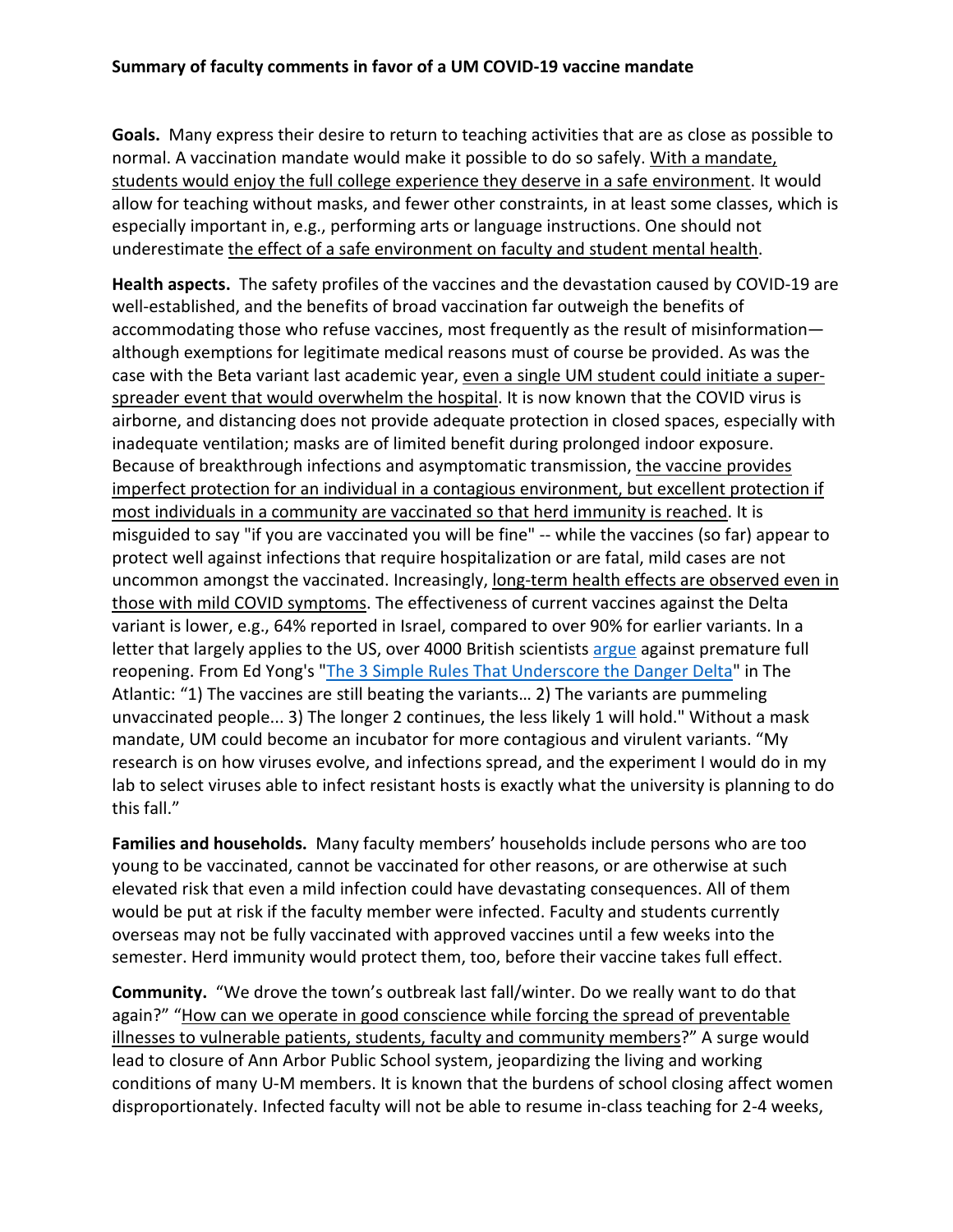# (cont.)

and in case of school and preschool closures, faculty will not be able to leave home. In either case, they will have to resort to online teaching again. We owe this protection not only to the UM community, but also to Southeast Michigan. A mandate will also protect our surrounding community, including restaurant or retail workers, bus drivers, etc. Student travel during the breaks planned for fall would further spread COVID-19 beyond the immediate Ann Arbor area.

**UM role in society.** As a leading healthcare & research university, we should be setting an example, seen as following the science and not the politics. UM should be a leader, not cowering in front of threats from politicians. Appeasing an actively anti-scientific legislature with anticipatory obedience would be taking a Chamberlain pose in the face of a potential lethal threat. Many of us would like to see the university fight rather than submit to unreasonable policies and demands. Hundreds of universities, including public universities in MD, IN, IL & CA, and every top 25 US university other than UM has a vaccine mandate. "Being the exception is not something we want to be known for." "It's an embarrassment." Without a mandate, we would be preferentially attracting the vaccine resisters, both short and long term. The emergence of the "Michigan strain" of COVID that destroyed the advances of the vaccine would be disastrous for the university. This is an opportunity for President Schlissel to use what he describes as "public health informed approach," and not let "leaders and the best" ring ever more like a hollow marketing scheme.

**Diversity, Equity, Inclusion and Accessibility (DEIA).** A mandate DEIA issue -- it would protect vulnerable populations, including those with medical exemptions. It will be impossible for those unable to be vaccinated to be safe on campus if they can't know the status of those around them; thus, no mandate is tantamount to deciding to exclude those who cannot be vaccinated from the community. Masks, if they become necessary, limit the functioning of those who rely on lip reading, and muffle instructors' voice in large classrooms. "Vaccination for all means that we can all live, work, and interact socially safely; it means that it is no longer acceptable that some of us should be pushed to the sidelines and perhaps have to quit or lose our jobs or right to an education."

**Ethics.** Being a member of the University community is a privilege, not an absolute right. "Along with the privilege comes an obligation to avoid infringing on other people's fundamental rights to life, safety and health." "We should not treat this as a 'both sides' issue." We don't debate guns on campus, indoor smoking, seat belts, prohibition of drunk driving, speeding laws or traffic lights.

**Legal aspects.** A mandate can be adopted now, conditioned on full FDA approval. Mandatory vaccinations are not new, and have proven very successful with, e.g., measles and polio. UM should use as a model the policy of the State of MI for K-12 public schools, which requires childhood immunizations. Those who claim non-medical exemptions are required to meet with a health educator. Working conditions forced by the lack of a vaccine mandate possibly violate OSHA rules and/or rules set down by Federal research funding agencies. Since the risk associated with vaccination is far lower than that of getting infected, UM is more likely to expose itself to potential lawsuits in the absence of a mandate.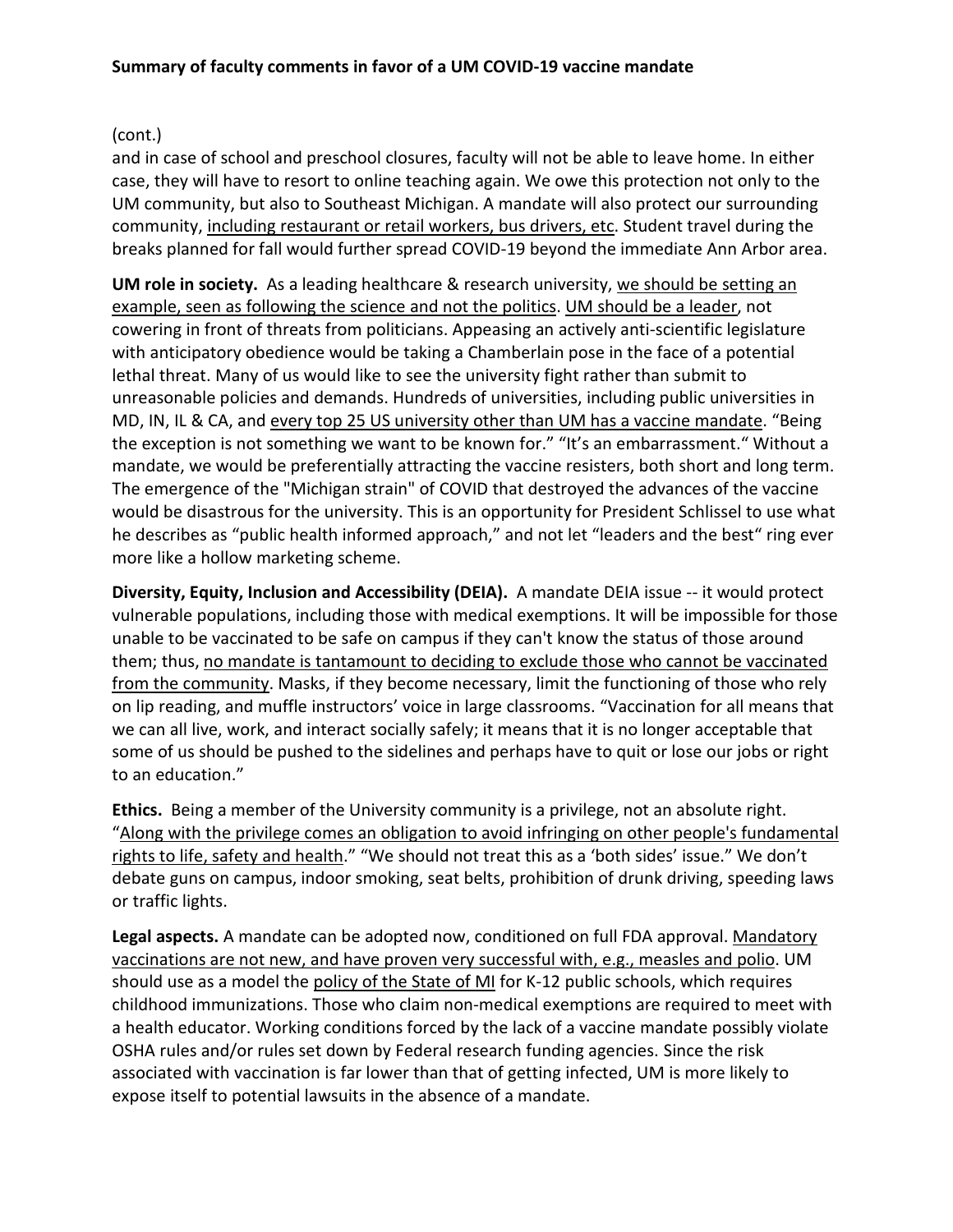*Please provide specific arguments against having mandatory vaccination for U-M students, faculty, and staff.*

When the comment period closed at of 5PM Monday July 12, there were 132 responses to the prompt. The main arguments are summarized below with example responses. (Since one response could include several different arguments, the total numbers from each category are more than the total number of responses.)

## **1. There are no arguments against vaccination (79)**

- *There is no rationale or logical argument against vaccination.*
- *None. There are absolutely no good arguments against mandatory vaccination for UM students, faculty, and staff. All arguments against vaccination (barring individual exemptions/accommodations for health reasons) come down to selfishness.*
- **2. Vaccination contravenes individual freedom of choice and autonomy in medical decisions (33)**
	- *Personal freedom is paramount in our society. Imposing healthcare treatments against a persons will likely will be challenged as unconstitutional.*
	- *[It] should be a personal choice and we should honor each one's own choice.*
	- *Some individuals have reason to refuse vaccination, including counter-indicating health conditions, lack of trust in the vaccine, and risk of potential side effects. A blanket vaccination policy reduces the ability for individuals to apply discretion in an important health decision.*

### **3. There need to be medical and religious exceptions included in any mandate (29)**

- *There could be exceptions for people with health concerns that are unable to take the vaccine (e.g. based on a doctor's note).*
- *There need to be specific medical exceptions. Personally, I am less accommodating towards any religious exceptions.*

## **4. There has not been long-term research on the impact of this vaccine, particularly the mRNA technology (20)**

- *Long term evidence of the safety/efficacy of these new vaccines do not exist. The risk/reward ratio is debatable, especially for the relatively young. Dictating an experimental shot with little to no benefit is tyrannical and makes no sense.*
- *I think it's perfectly reasonable to be skeptical or downright afraid of receiving a vaccination that's only existed for a year and been injected into people for 6 months. Additionally, this vaccine was created using mRNA, a process that's not been utilized before.*

### **5. Mandating vaccinations could bring UM adverse financial consequences from the legislature (16)**

- *I know the legislature is threatening to cut funding if there's a vaccine mandate.*
- *I can understand President Schlissel not wanting to get into a fight with the state legislators over this. It is not a great argument against a mandatory vaccination but I do understand that their threatening to cut funding to UM (which they can't do) puts Mark in a position to have to fight them.*